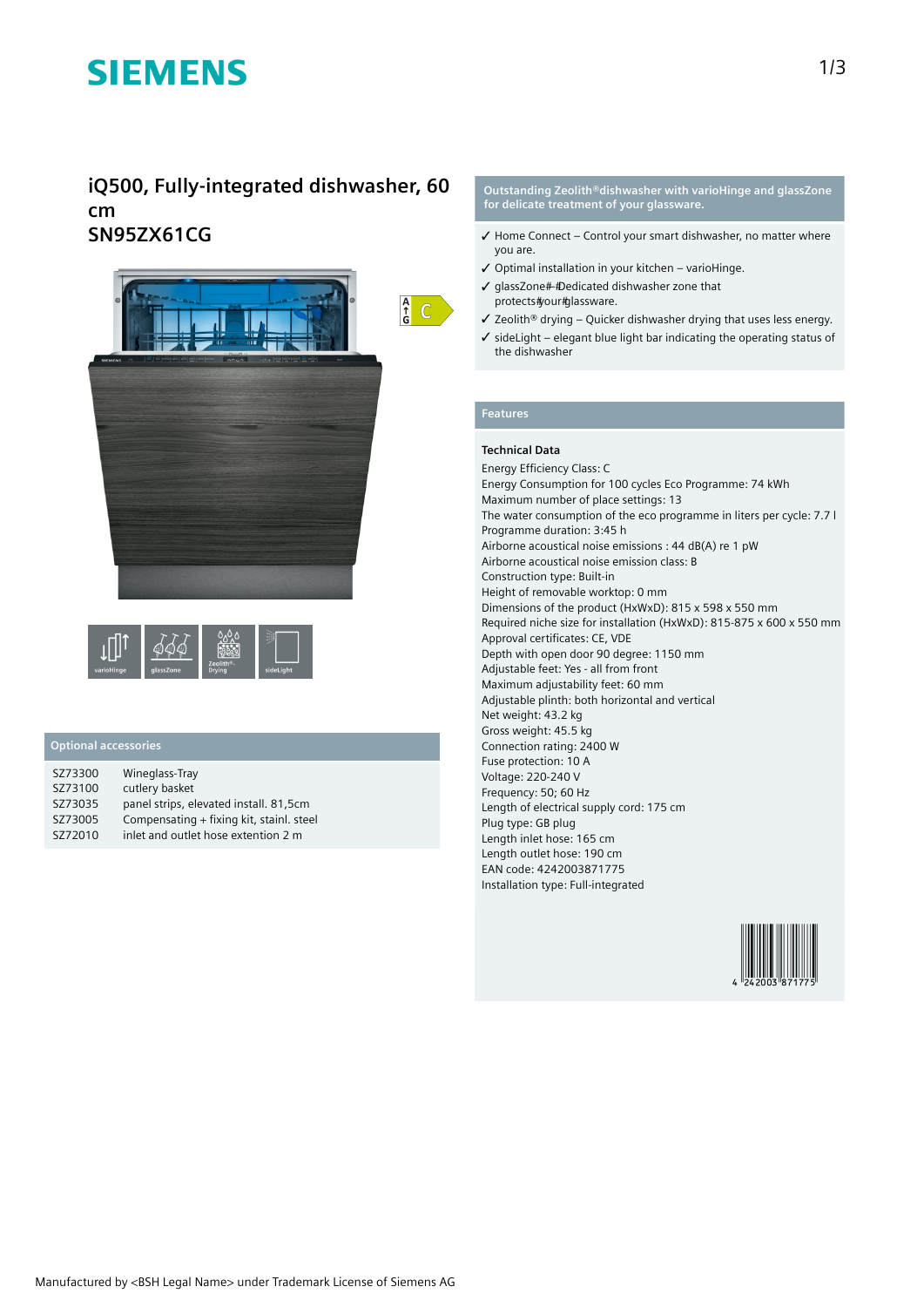# **SIEMENS**

## **iQ500, Fully-integrated dishwasher, 60 cm SN95ZX61CG**

### **Features**

#### ● varioHinge 50mm

#### **New for 2021**

#### **Performance**

- Energy Efficiency Class<sup>1</sup>: C
- Energy<sup>2</sup> / Water<sup>3</sup>:##74 kWh / 7.7 litres
- Capacity: ## 3 place settings
- Programme duration<sup>4</sup>: #B:45 (h:min)
- Noise level: ##4 dB(A) re 1 pW
- Noise Efficiency Class: ##B
- Noise level (silence programme): 42 dB(A) re 1 pW
- ●

#### **Programmes/functions**

- 8 programmes: Eco 50 °C, Auto 45-65 °C, Intensive 70 °C, Speed 60°, Speed 45 °C, brilliantShine 40 °C, Silence 50 °C, Favourite
- Default favourite programme: Pre-Rinse
- 4 special options: Remote Start, Shine & Dry, IntensiveZone, Speed on Demand - varioSpeed Plus
- Machine care programme
- Silence on Demand (via app)

#### **Flexible design elements**

- flexComfort basket system with blue coloured touchpoints
- varioDrawer loading of cutlery on 3rd level
- easyGlide wheels on upper basket
- Low friction wheels on bottom basket and 3rd loading level
- Rack Stopper to prevent derailing of bottom basket
- 3 stage rackMatic height-adjustable top basket
- 2 foldable plate racks in top basket
- 8 foldable plate racks in bottom basket
- Upper rack cup shelf
- Lower rack cup shelf
- Glass rack in bottom basket

#### **Innovations and technology**

- Home Connect ready
- glassZone
- ●
- Zeolith energy efficient drying
- Heat exchanger.
- dosageAssist detergent dispenser
- iQDrive motor
- Automatic detergent-aware system
- Aqua and loading sensor
- Water managment system
- AquaMix Glass protection system

### **Design features**

- Black touch control operation
- Controls on top edge of door
- Interior blue emotionLight
- sideLight indicates cycle is running
- DoorOpen Assist for handleless kitchens
- ●
- Time delay (3, 6 or 24 hours)
- acoustic end of cycle indicator, internal remaining programme time indicator (minutes), water inlet indicator
- Childlock feature double push door open
- aquaStop®: Siemens home appliances' warranty in case of water damage – throughout the lifetime of the appliance.\*
- Self-cleaning filter system with 3 piece corrugated filter
- steam protection plate
- Stainless steel interior
- Dimensions (HxWxD): 81.5 x 59.8 x 55cm

*\* Please find warranty terms under https://www.siemens-home.bshgroup.com/uk/customer-service/warranty/additional-warranties*

- *¹ Scale of Energy Efficiency Classes from A to G*
- *² Energy consumption in kWh per 100 cycles (in programme Eco 50 °C) ³ Water consumption in litres per cycle (in programme Eco 50 °C)*
- *⁴ Duration of programme Eco 50 °C*